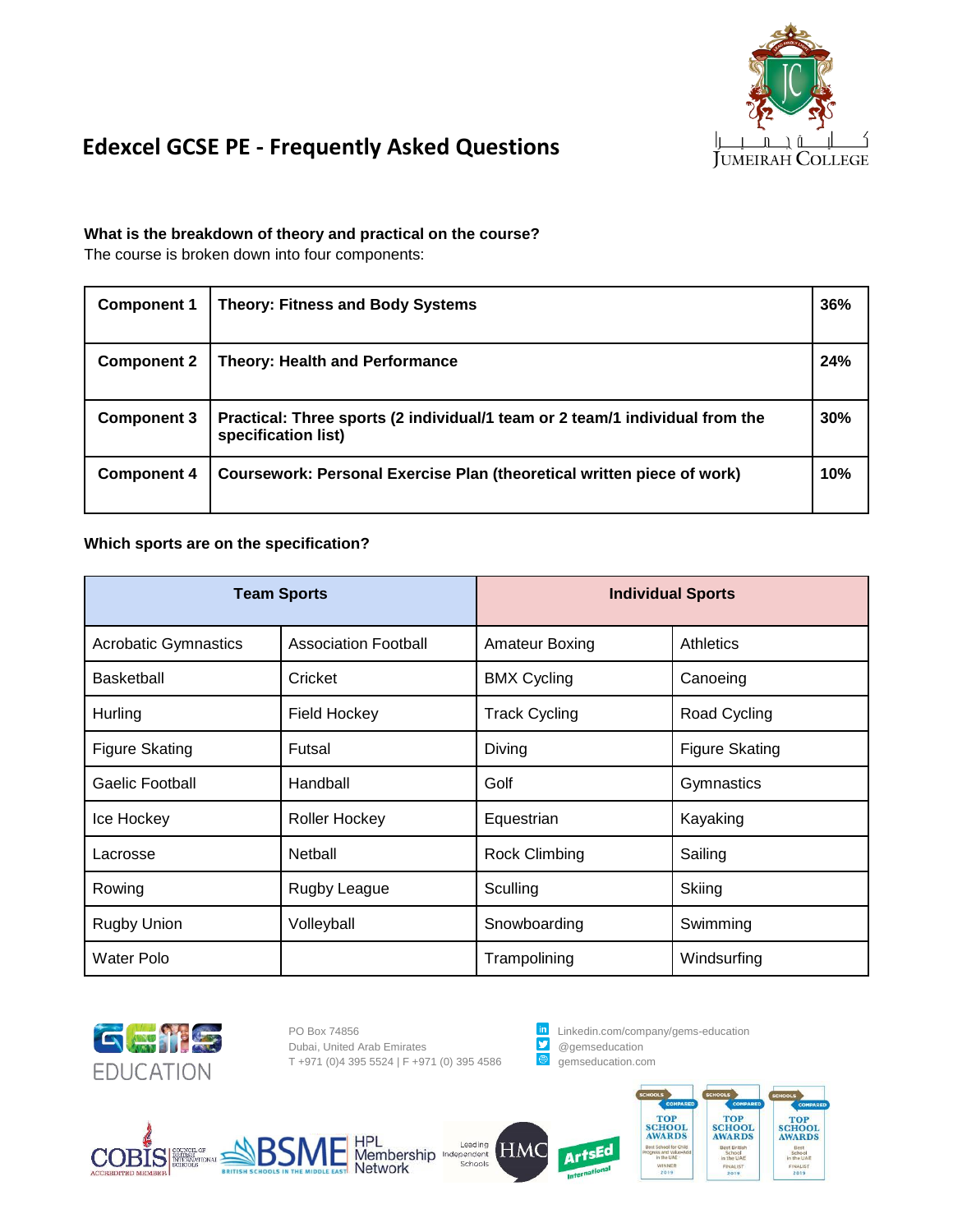

## **Edexcel GCSE PE - Frequently Asked Questions**

| Sports that could be used as a Team or Individual Activity |        |                       |         |  |
|------------------------------------------------------------|--------|-----------------------|---------|--|
| Badminton                                                  | Dance  | <b>Figure Skating</b> | Sailing |  |
| Sculling                                                   | Squash | <b>Table Tennis</b>   | Tennis  |  |

#### **How is practical assessed?**

Each activity is scored out of 35 marks. A score out of 10 marks will be awarded for the isolated skills and a score out of 25 will be awarded for the competitive performance. For each activity area, there is a specific criterion that details the requirements.

## **Can students be assessed in sports that they take part in outside of school?**

Yes, as long as the activity is on the specification, it can be assessed. The students will need to provide video evidence in order for the assessment to be completed. Further details about what will need to be videoed will be given to the students when they begin the GCSE course.

## **How can my child increase their practical score?**

There are a number of ways that a student can work in order to try and improve their score in different sports and activities. Firstly, GCSE PE lesson time is allocated to learning and applying skills in a range of activities through the two years. Core PE lessons can also be used as many of these sports are also those permitted on the GCSE course. Attending ECA activities, practices and fixtures is crucial for increasing exposure time and also allows a greater degree of competition, against other schools. In addition, we recommend that students are participating in at least one of their preferred sports outside of school.

## **How many theory and practical lessons do GCSE PE students have?**

Each student will have two theory lessons and one practical lesson for GCSE PE. This is in addition to the Core PE lessons that they will be timetabled for.

## **What does the coursework entail?**

This is a Personal Exercise Plan (PEP) where each student identifies a component of fitness that needs improving in a sport of their choice. They then use the theory that they have been taught to create a training programme that aims to improve their performance before evaluating it. Dedicated lesson time will be allocated to prepare students to be able to complete the work.



Dubai, United Arab Emirates **Dubai, 1998** @gemseducation<br>T +971 (0)4 395 5524 | F +971 (0) 395 4586 **@** gemseducation.com T +971 (0)4 395 5524 | F +971 (0) 395 4586

PO Box 74856 <br>
Dubai. United Arab Emirates **Dubai.** Company/gemeetucation<br> **Dubai.** United Arab Emirates **Dubai. Dubai.** @ aemseducation